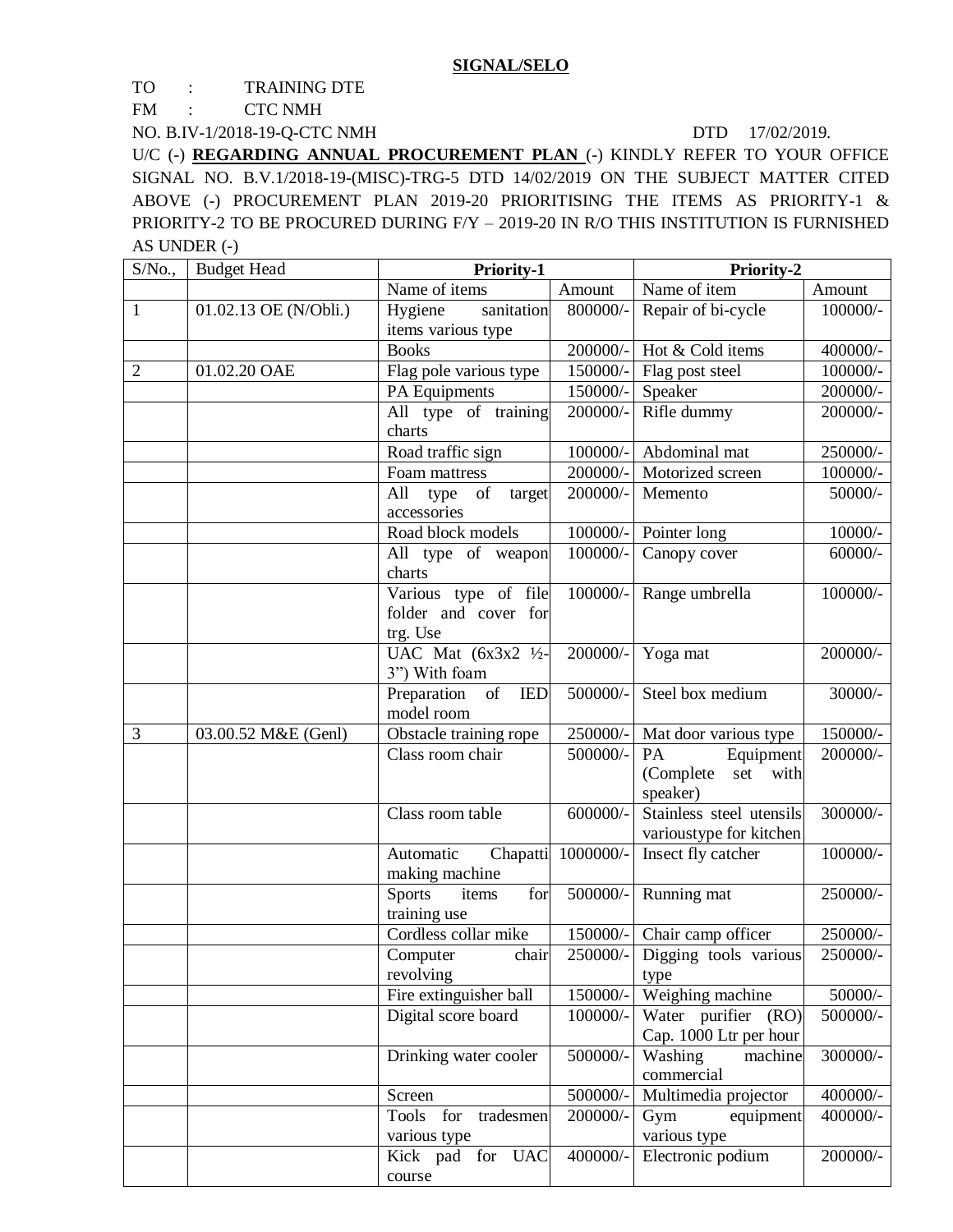|        |                                             | Modular furniture                       | 400000/-   | Electric chimney                     | 400000/-   |
|--------|---------------------------------------------|-----------------------------------------|------------|--------------------------------------|------------|
|        |                                             | conditioner<br>Air<br>for               | 500000/-   | Other urgent required                | 2000000/-  |
|        |                                             | classes                                 |            | items for messes and                 |            |
|        |                                             |                                         |            | training<br>equipments               |            |
|        |                                             |                                         |            | for various courses to               |            |
|        |                                             |                                         |            | purchased<br>that<br>be              |            |
|        |                                             |                                         |            | covered under head<br>M&E(G)         |            |
| 4      | 01.02.25 C&T(Genl)                          | <b>CCTV</b>                             | 500000/-   | Dining chairs Stainless<br>steel     | 350000/-   |
|        |                                             | Matka stand                             | $50000/-$  | News paper stand                     | $200000/-$ |
|        |                                             | Sand bag                                | 250000/-   | Security net (Width-10)<br>Mtr       | 100000/-   |
|        |                                             | Ceiling fan                             | 150000/-   | Waste paper bucket                   | 150000/-   |
|        |                                             | Curtain for barracks in<br>various size | 500000/-   | Farrata/Wall mounting<br>fan         | 200000/-   |
|        |                                             | Dressing chest                          | 200000/-   | Tea poy                              | 200000/-   |
|        |                                             | Rack file steel                         | 500000/-   | Wall mirror                          | 150000/-   |
|        |                                             | Cotton tape niwar                       | 100000/-   | Durries                              | 150000/-   |
|        |                                             | Gunny cloth                             | 50000/-    | LED bulb for security<br>purpose     | 500000/-   |
|        |                                             | Solar lantern battery 7<br>AH 12 Volt   | 200000/-   | Rack store                           | 200000/-   |
|        |                                             | Tin sheet                               | 200000/-   | <b>Wooden Ballies</b>                | 100000/-   |
|        |                                             | Wire electric<br>1mm,                   | 100000/-   | Other required items                 | 700000/-   |
|        |                                             | $1.5$ mm, $2$ mm, $4$ mm)               |            | of barrack furniture &               |            |
|        |                                             |                                         |            | C&T itms including                   |            |
|        |                                             |                                         |            | defense material etc                 |            |
|        |                                             |                                         |            | covered<br>that<br>under<br>head CTS |            |
| 5      | 01.02.50 OC (Voted) Plan                    | Being a large training                  | 2500000/-  |                                      |            |
|        |                                             | institution lot of police               |            |                                      |            |
|        |                                             | training material to be                 |            |                                      |            |
|        |                                             | purchased under this                    |            |                                      |            |
|        |                                             | head. Hence budget                      |            |                                      |            |
|        |                                             | required to meet the                    |            |                                      |            |
|        |                                             | training requirements.                  |            |                                      |            |
| 6      | 01.02.50 OC (Voted) Non Lime powder<br>Plan |                                         | 300000/-   | Chest number in cloth                | $50000/-$  |
|        |                                             | Medicine & first aid<br>box             | 250000/-   | auto fitter course items             | 100000/-   |
|        |                                             | Bin bag                                 | $100000/-$ | ICE pack                             | 100000/-   |
|        |                                             | Plastic chest number                    | 50000/-    | pistol<br>for<br>Dummy<br><b>UAC</b> | 50000/-    |
|        |                                             | Dummy knife                             | 50000/-    | All other expenditure 1450000/-      |            |
|        |                                             |                                         |            | which is not covered                 |            |
|        |                                             |                                         |            | under any other head                 |            |
| $\tau$ | 01.02.27<br>Minor<br>Works                  | This<br>institution<br>is               | 8500000/-  | of account<br>$-$                    |            |
|        | (M&E)                                       | maintaining<br>large                    |            |                                      |            |
|        |                                             | training<br>number<br>of                |            |                                      |            |
|        |                                             | equipments & require                    |            |                                      |            |
|        |                                             | regular<br>upkeep<br>$\&$               |            |                                      |            |
|        |                                             | maintenance the AMC                     |            |                                      |            |
|        |                                             | of the 10<br><b>Nos</b><br>of           |            |                                      |            |
|        |                                             | driving simulators<br>@                 |            |                                      |            |
|        |                                             | Rs. 5185854/- for one                   |            |                                      |            |